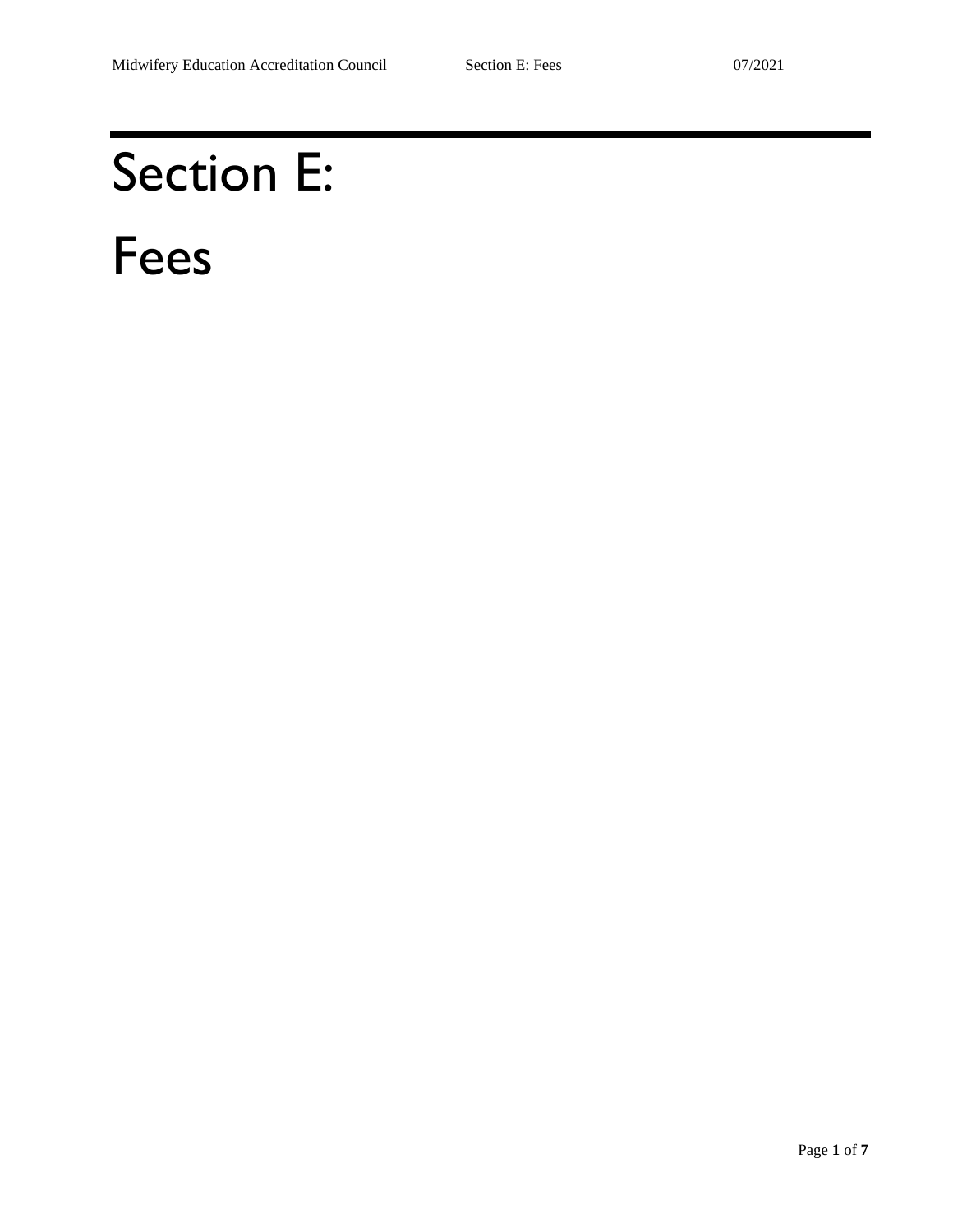## Table of Contents: Section E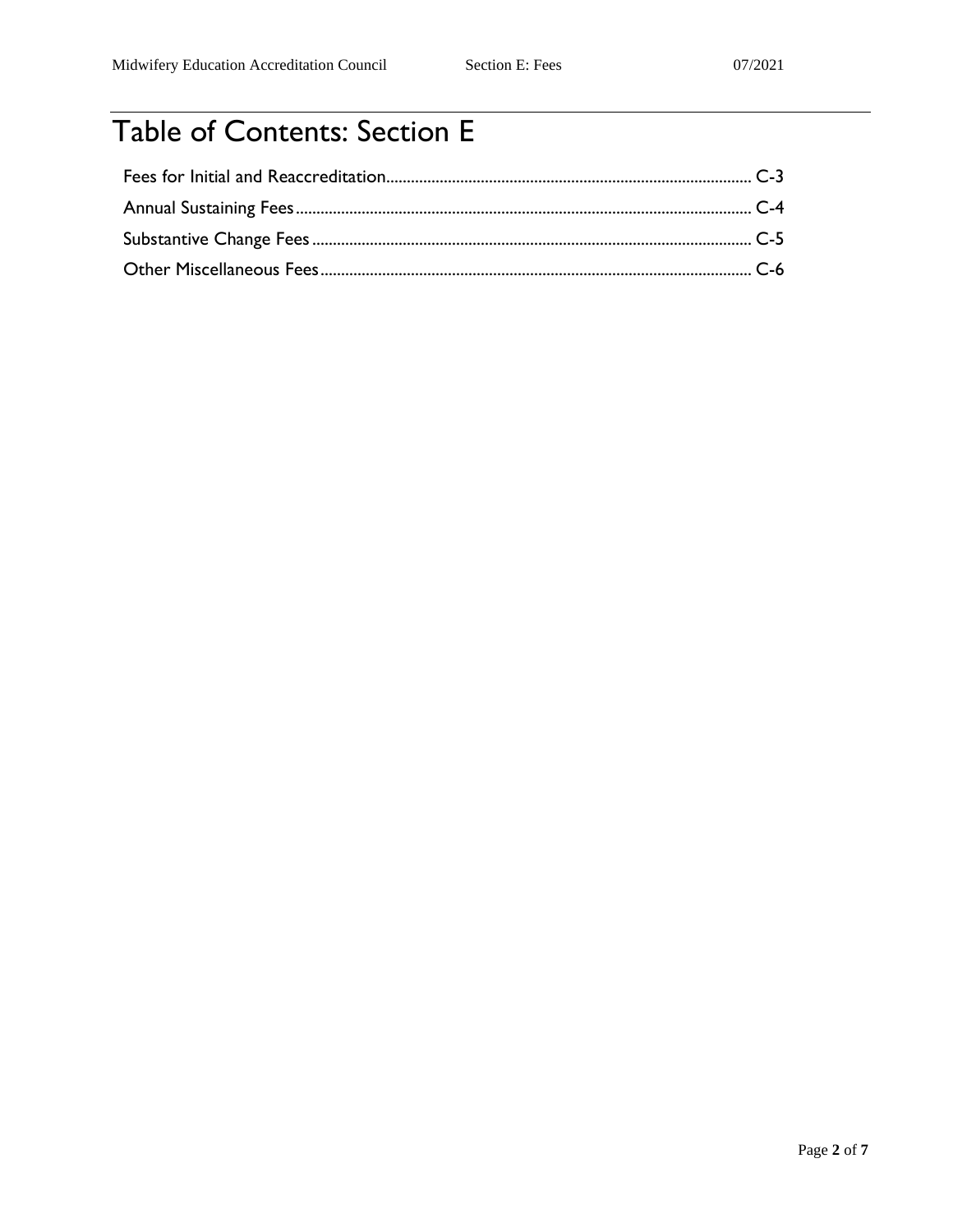Fees effective July 1, 2021. The fee schedule is reviewed annually and is subject to change. There are no refunds allowed, except as noted.

Payments via check and postal mail must be postmarked by the due date listed. Payment via ACH is an option if an invoice is issued.

Fees for Initial Accreditation and Reaccreditation (3 Parts)

*Interested applicant schools are required to complete the Prospective Applicant Accreditation Training prior to receiving the Part I Application. Contact amari@meacschools.org for more information. Cost of training - \$100.* 

| Part II                                                                                         | Due with Self-<br><b>Evaluation Report</b><br>(SER) |
|-------------------------------------------------------------------------------------------------|-----------------------------------------------------|
| Base Rate for all accredited programs and institutions                                          | \$1874                                              |
| Fee per student in an accredited <i>program</i>                                                 | \$7                                                 |
| Fee per student in an accredited <i>institution</i>                                             | \$13                                                |
| Fee per student at a program or institution that offers<br>distance or correspondence education | \$8                                                 |
| Fee per student at a <i>degree-granting</i> institution                                         | \$7                                                 |
| Fee per student in an institution that participates in<br>Title IV                              | \$8                                                 |

**Part III** (due 8 weeks in advance of Full Accreditation Site Visit\*)………. \$3820 - \$5094\*\*

*\*see Other Miscellaneous Fees section for other site visit options*

*\*\*depending on number of site visitors needed*

#### **Note to newly preaccredited and accredited schools**

*Sustaining fees will be prorated for the remainder of the year that your school was initially accredited or preaccredited. For example, because sustaining fees cover one year from July 1 through June 30 each year, if your school is granted accreditation in March, you will be charged a prorated portion of sustaining fees from March through June of that year.*

*Please contact the MEAC office [info@meacshools.org](mailto:info@meacshools.org) if you have any questions about this.*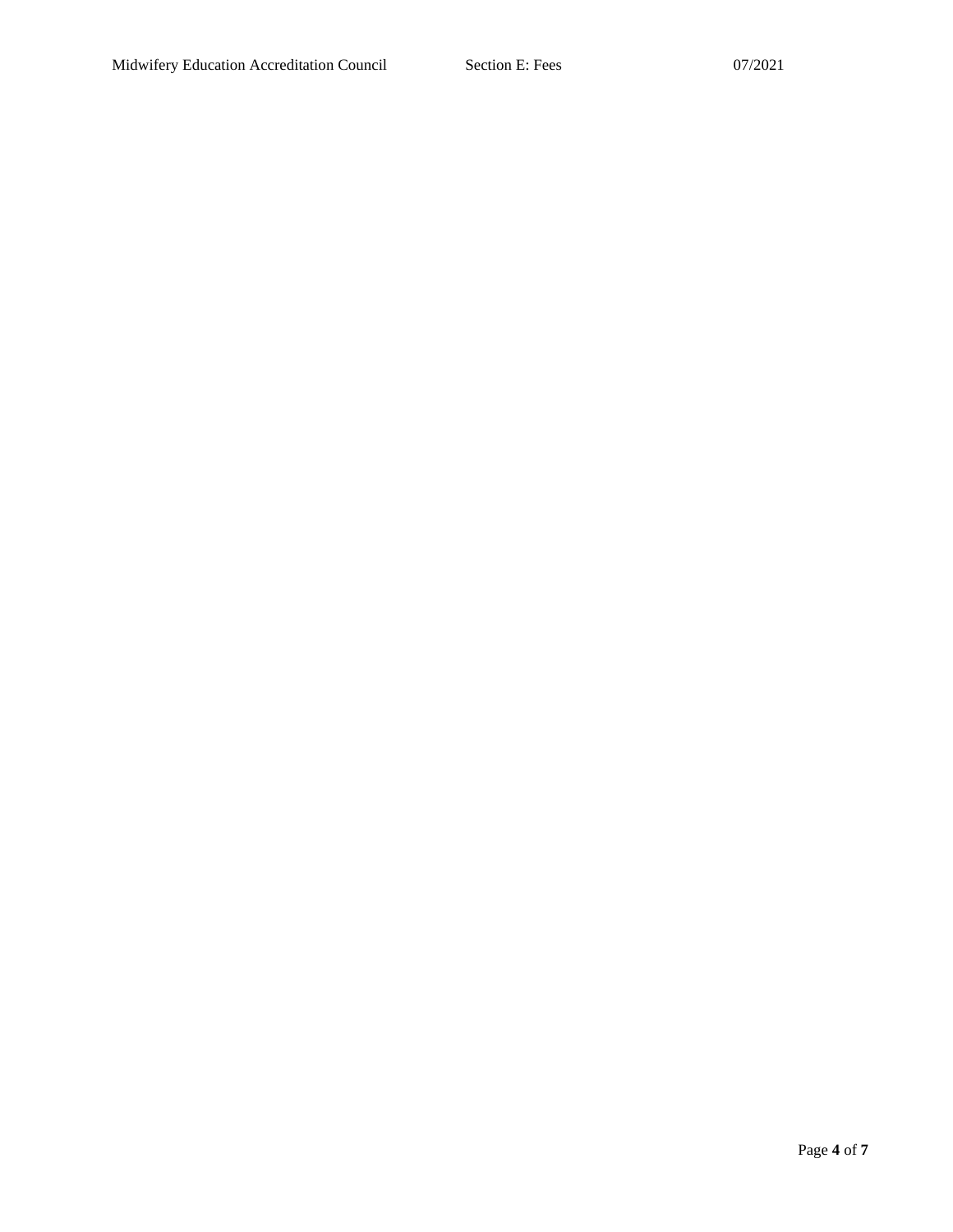### Annual Sustaining Fees

Sustaining fees are assessed every year, including the years in which reaccreditation fees are paid and the year initial accreditation is granted. Annual Sustaining Fees are calculated from a base fee with additional fees applied per enrolled student depending on the type of accreditation and services provided, such as degree granting and Title IV participation. The number of students used in the formula is based on the number enrolled\* on December  $31<sup>st</sup>$  of the previous calendar year. Sustaining fees are evaluated and adjusted for inflation annually.

*\*includes students taking a temporary leave of absence and part-time students.*

| <b>Sustaining Fee Schedule</b>                                                                | Due           |
|-----------------------------------------------------------------------------------------------|---------------|
| <b>Effective July 1, 2021</b>                                                                 | Oct. 15, 2021 |
| Base Rate for all accredited programs and institutions                                        | \$3706        |
| *Fee per student in an accredited <i>program</i>                                              | \$81          |
| *Fee per student in an accredited <i>institution</i>                                          | \$137         |
| *Fee per student at an institution that offers <i>distance or</i><br>correspondence education | \$23          |
| *Fee per student at a <i>degree-granting</i> institution                                      | \$82          |
| *Fee per student in an institution that participates in Title IV                              | \$56          |

Example: An *institution* that is degree-granting and has 10 matriculating students (enrolled as of December 31 of the previous year) would pay **\$5896**. Note: this institution does not offer distance or correspondence education or participate in Title IV programs and therefore does not have to add those fees to its calculation. The calculation looks like this:

 $$3706 + 10 ($137) + 10 ($82) = $5896$ 

**Annual Sustaining Fees are due October 15 each year. A payment plan can be negotiated with the MEAC administration. Please contact [info@meacschools.org.](mailto:info@meacschools.org)**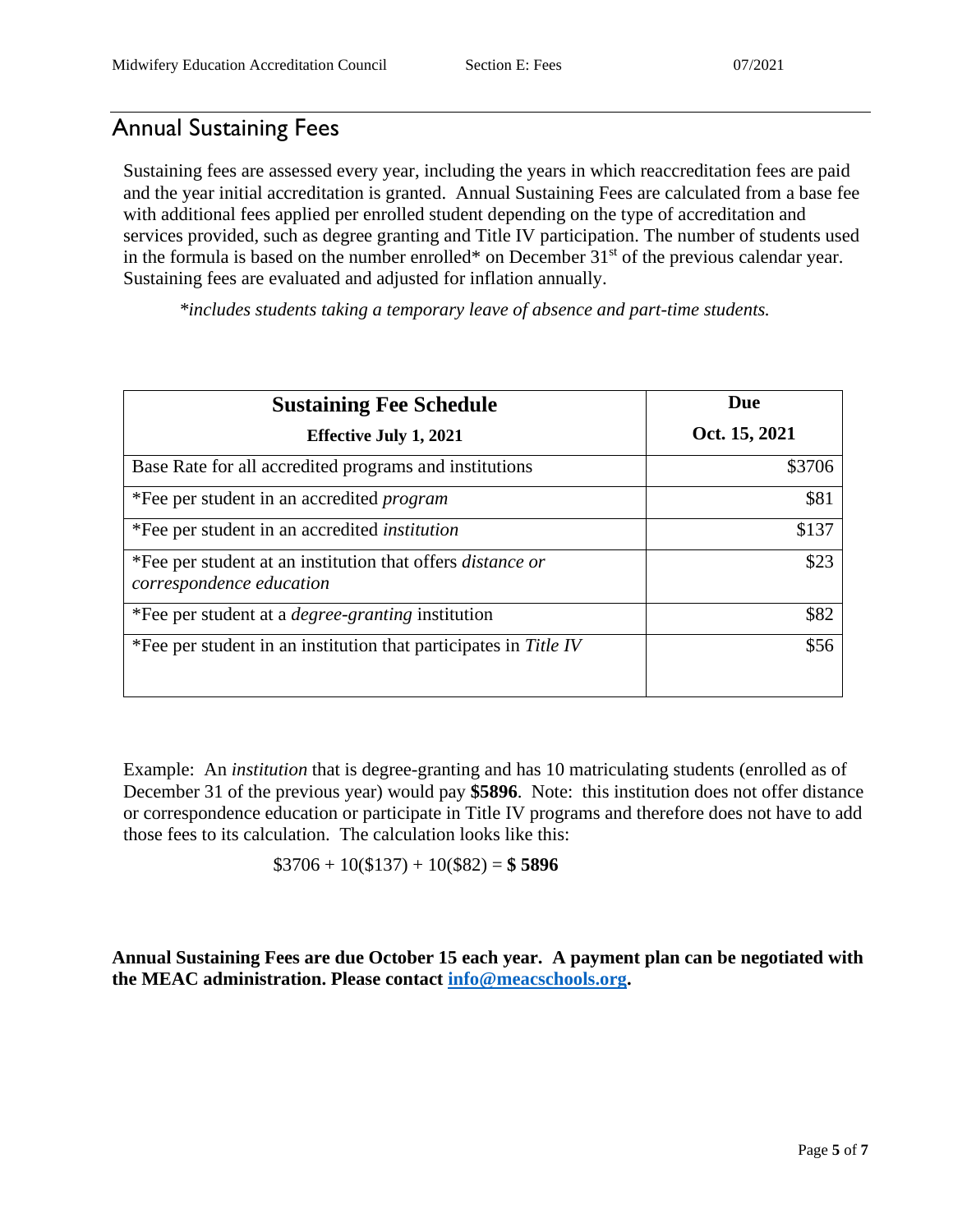## Substantive Change Fees

|                                                                                                                     | \$350      |
|---------------------------------------------------------------------------------------------------------------------|------------|
| Change in Ownership, Legal Status or Form of Control                                                                | \$1000     |
| Changes in Curriculum:                                                                                              |            |
|                                                                                                                     | $$0-1000*$ |
| *Amount assessed will depend on scope and impact of change, includes addition of each direct<br>assessment program. |            |
| Addition or discontinuation of a course or courses that results in:                                                 |            |
|                                                                                                                     | \$350      |
| Significant departure in method of delivery                                                                         |            |
|                                                                                                                     | \$1000     |
| Addition of courses at a higher degree/credential level                                                             |            |
|                                                                                                                     | \$1000     |
|                                                                                                                     | \$500      |
| Substantial increase or decrease in credit hours awarded                                                            | \$350      |
| Substantial increase or decrease in length of program                                                               | \$350      |
|                                                                                                                     | \$350      |
|                                                                                                                     | \$350      |
|                                                                                                                     | \$1000     |
| Addition of an Additional Location providing at least 50% of program                                                |            |
|                                                                                                                     | \$350      |
| Entering a contract with another institution to provide more than 25% of the program                                | \$1000     |
| Acquisition of any other institution or program or location of another institution                                  | \$1000     |
| Addition of a permanent location or site at which a teach-out is conducted                                          |            |
|                                                                                                                     | \$1000     |
| Decision to participate or cease participation in Title IV Programs                                                 | \$1000     |